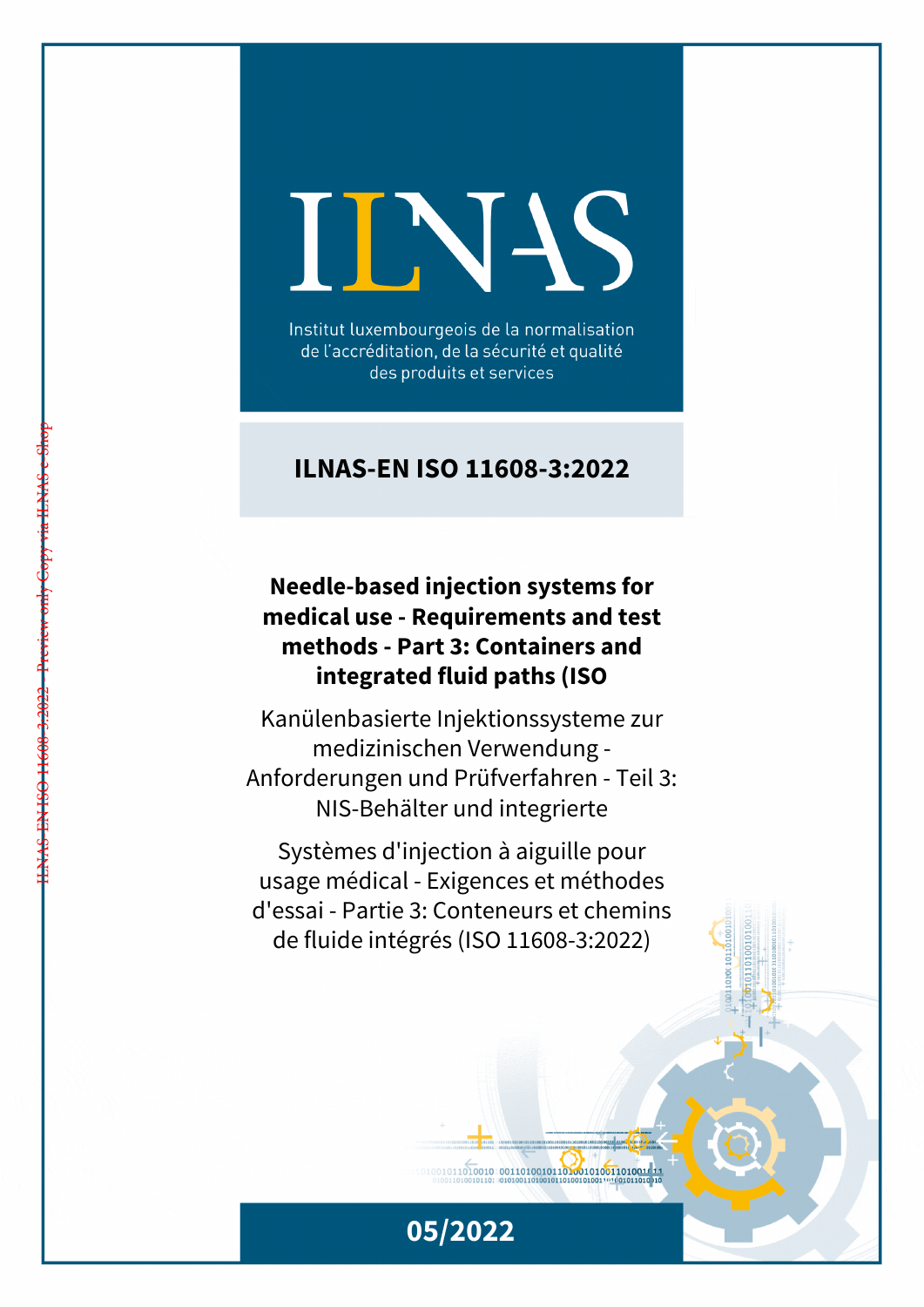#### **National Foreword**

This European Standard EN ISO 11608-3:2022 was adopted as Luxembourgish Standard ILNAS-EN ISO 11608-3:2022.

Every interested party, which is member of an organization based in Luxembourg, can participate for FREE in the development of Luxembourgish (ILNAS), European (CEN, CENELEC) and International (ISO, IEC) standards:

- Participate in the design of standards
- Foresee future developments
- Participate in technical committee meetings

https://portail-qualite.public.lu/fr/normes-normalisation/participer-normalisation.html

#### **THIS PUBLICATION IS COPYRIGHT PROTECTED**

Nothing from this publication may be reproduced or utilized in any form or by any mean - electronic, mechanical, photocopying or any other data carries without prior permission!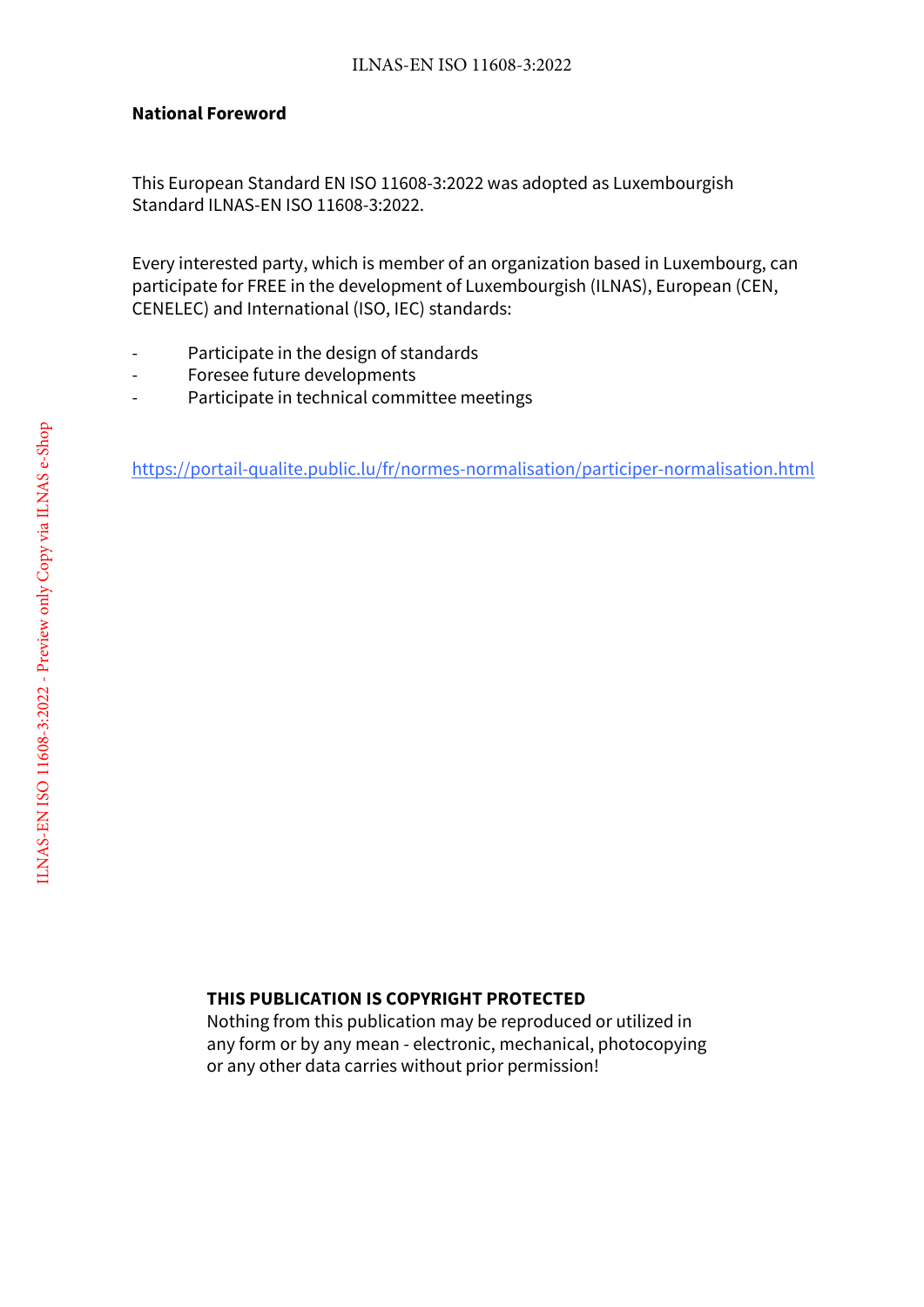# EUROPEAN STANDARD<sup>ILNAS-EN ISO 11608-3:2<sup>023</sup>R ISO 11608-3</sup>

### NORME EUROPÉENNE

#### EUROPÄISCHE NORM

May 2022

 $\sim$  TCS 11.040.25 Supersedes EN ISO 11608-3:2012

**English Version** 

#### Needle-based injection systems for medical use -Requirements and test methods - Part 3: Containers and integrated fluid paths (ISO 11608-3:2022)

Systèmes d'injection à aiguille pour usage médical -Exigences et méthodes d'essai - Partie 3: Conteneurs et chemins de fluide intégrés (ISO 11608-3:2022)

Kanülenbasierte Iniektionssysteme zur medizinischen Verwendung - Anforderungen und Prüfverfahren - Teil 3: NIS-Behälter und integrierte Flüssigkeitspfade (ISO 11608-3:2022)

This European Standard was approved by CEN on 2 January 2022.

CEN members are bound to comply with the CEN/CENELEC Internal Regulations which stipulate the conditions for giving this European Standard the status of a national standard without any alteration. Up-to-date lists and bibliographical references concerning such national standards may be obtained on application to the CEN-CENELEC Management Centre or to any CEN member.

This European Standard exists in three official versions (English, French, German). A version in any other language made by translation under the responsibility of a CEN member into its own language and notified to the CEN-CENELEC Management Centre has the same status as the official versions.

CEN members are the national standards bodies of Austria, Belgium, Bulgaria, Croatia, Cyprus, Czech Republic, Denmark, Estonia, Finland, France, Germany, Greece, Hungary, Iceland, Ireland, Italy, Latvia, Lithuania, Luxembourg, Malta, Netherlands, Norway, Poland, Portugal, Republic of North Macedonia, Romania, Serbia, Slovakia, Slovenia, Spain, Sweden, Switzerland, Turkey and United Kingdom.



EUROPEAN COMMITTEE FOR STANDARDIZATION COMITÉ EUROPÉEN DE NORMALISATION EUROPÄISCHES KOMITEE FÜR NORMUNG

**CEN-CENELEC Management Centre: Rue de la Science 23, B-1040 Brussels**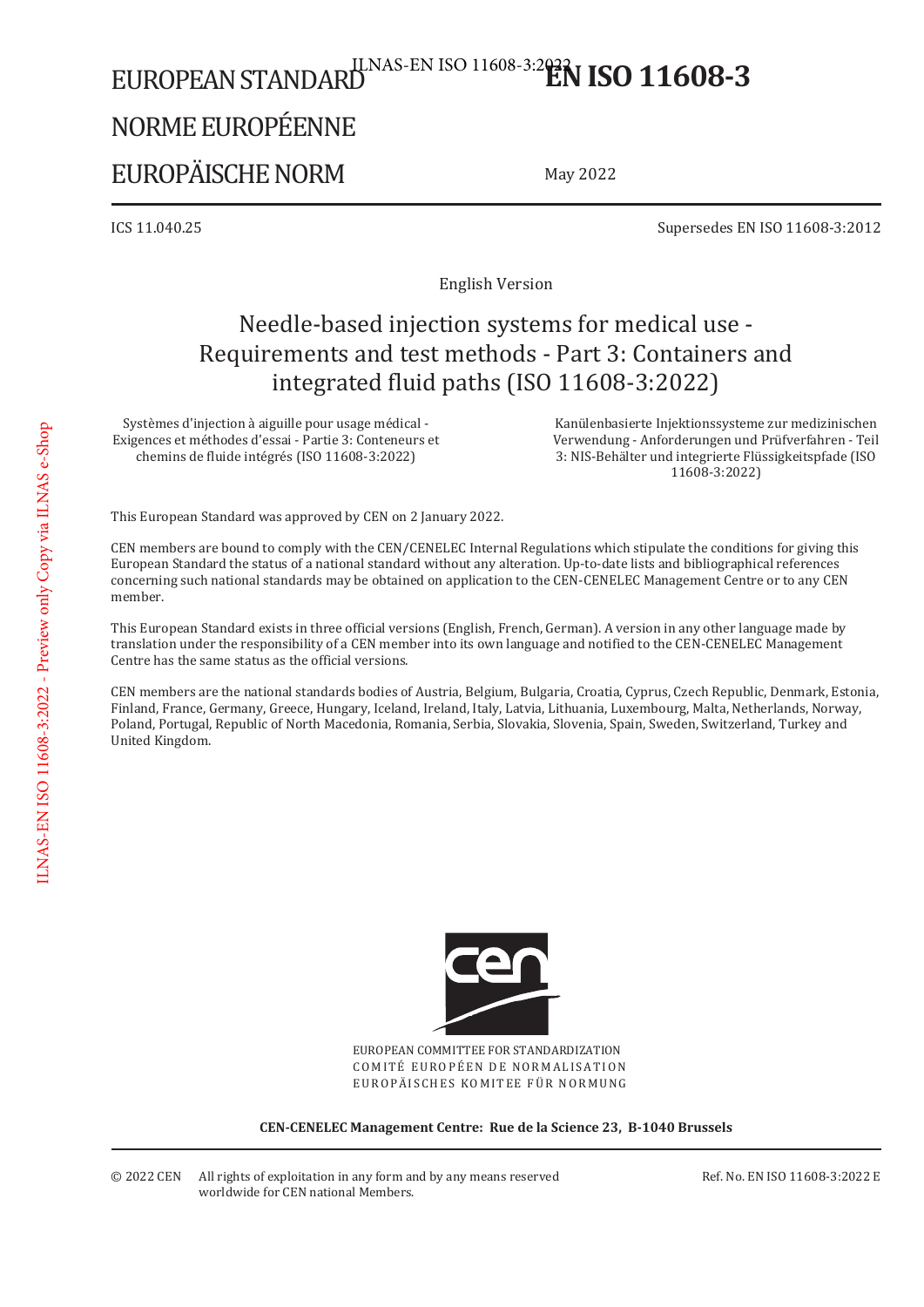#### **Contents** Page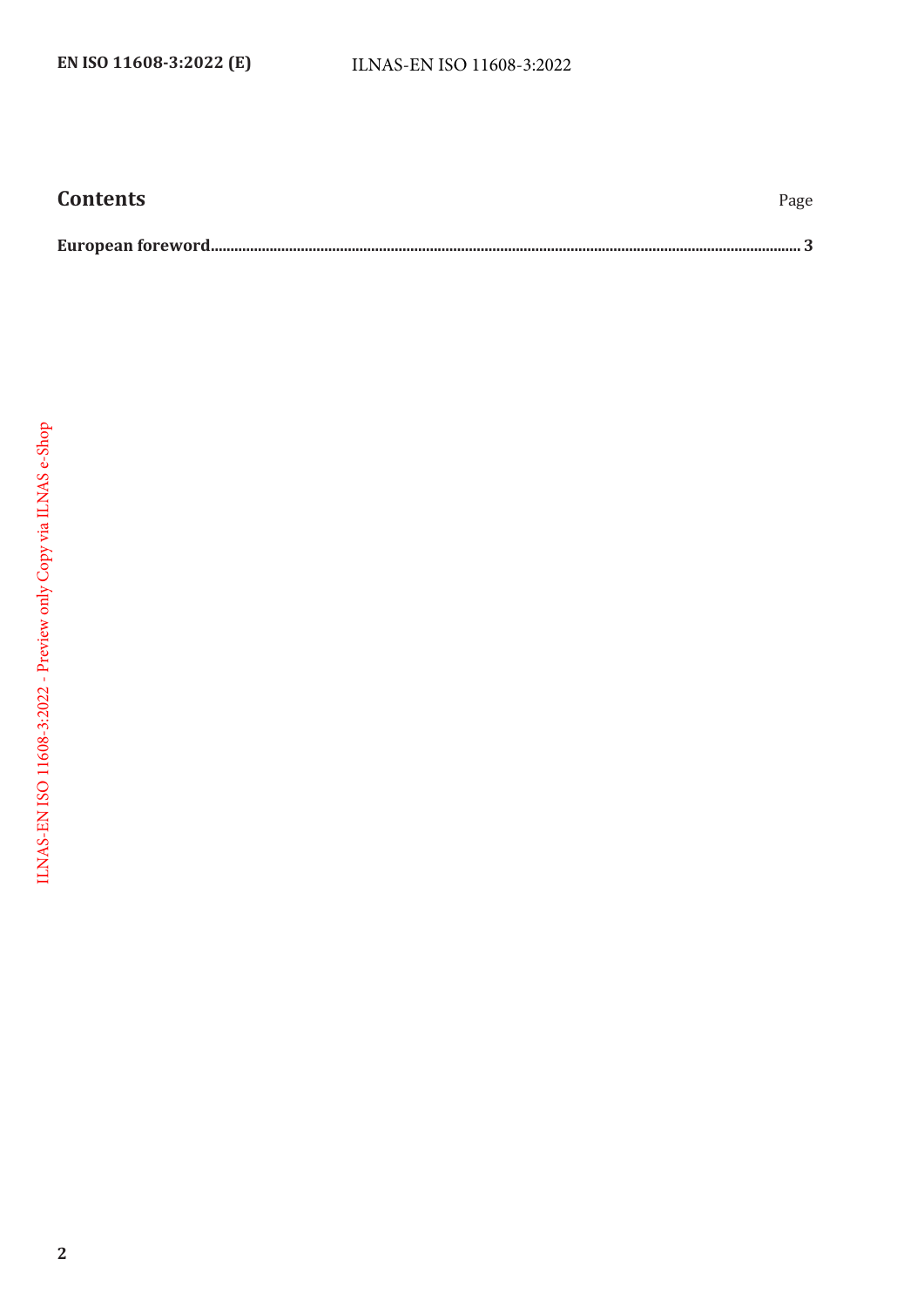#### **European foreword**

This document (EN ISO 11608-3:2022) has been prepared by Technical Committee ISO/TC 84 "Devices for administration of medicinal products and catheters" in collaboration with Technical Committee CEN/TC 205 "Non-active medical devices" the secretariat of which is held by DIN.

This European Standard shall be given the status of a national standard, either by publication of an identical text or by endorsement, at the latest by November 2022, and conflicting national standards shall be withdrawn at the latest by November 2022.

Attention is drawn to the possibility that some of the elements of this document may be the subject of patent rights. CEN shall not be held responsible for identifying any or all such patent rights.

This document supersedes EN ISO 11608-3:2012.

Any feedback and questions on this document should be directed to the users' national standards body/national committee. A complete listing of these bodies can be found on the CEN website.

According to the CEN-CENELEC Internal Regulations, the national standards organizations of the following countries are bound to implement this European Standard: Austria, Belgium, Bulgaria, Croatia, Cyprus, Czech Republic, Denmark, Estonia, Finland, France, Germany, Greece, Hungary, Iceland, Ireland, Italy, Latvia, Lithuania, Luxembourg, Malta, Netherlands, Norway, Poland, Portugal, Republic of North Macedonia, Romania, Serbia, Slovakia, Slovenia, Spain, Sweden, Switzerland, Turkey and the United Kingdom.

#### **Endorsement notice**

The text of ISO 11608-3:2022 has been approved by CEN as EN ISO 11608-3:2022 without any modification.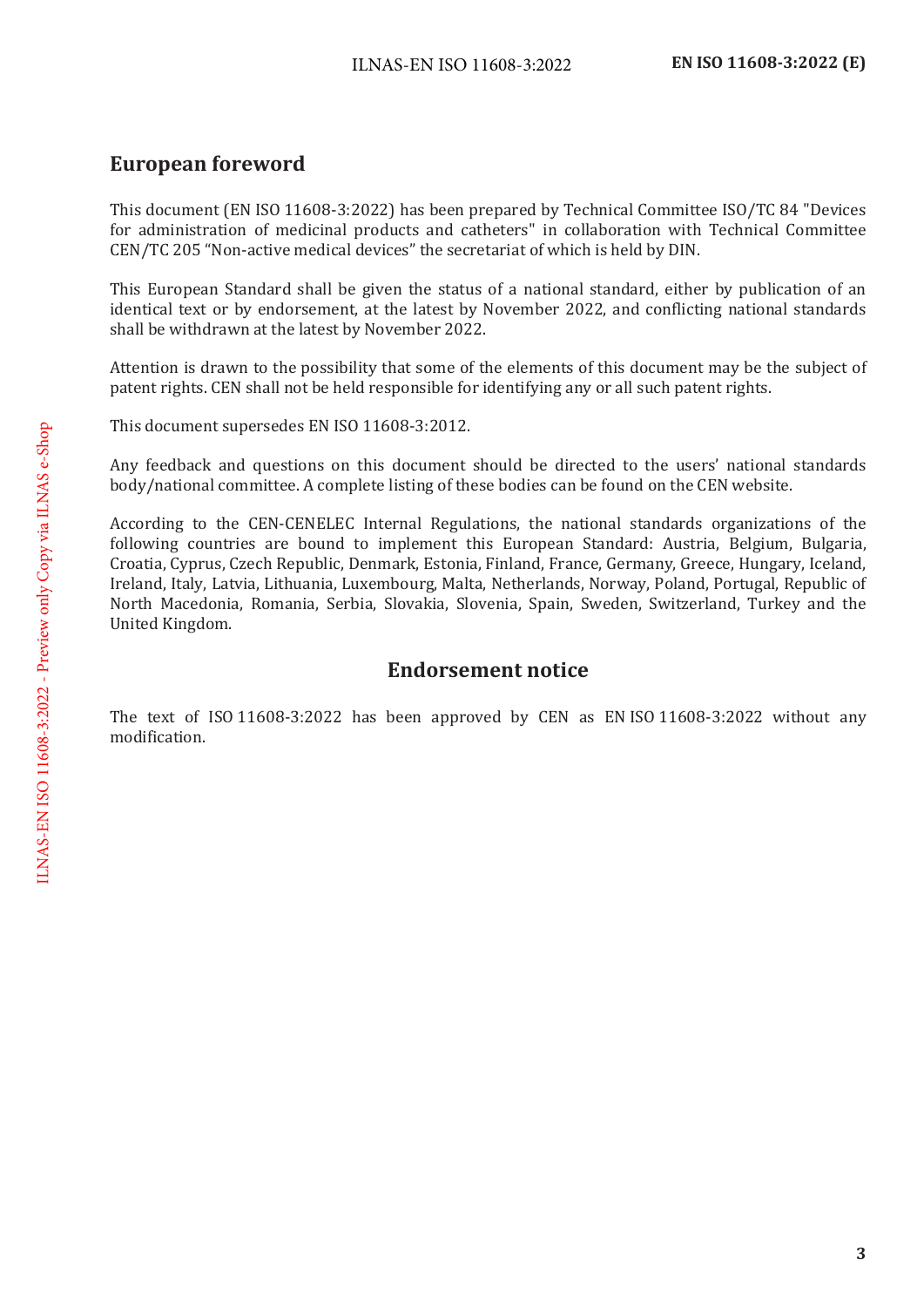## LNASFINERINGA 3721 ON AL STANDARD

Third edition 2022-04

#### **Needle-based injection systems for medical use — Requirements and test methods —**

Part 3: **ontainers and interated ϐluid aths**

*Systèmes d'injection à aiguille pour usage médical — Exigences et méthodes d'essai —*

*artie ǣ onteneurs et chemins de ϔluide intégrés*



Reference number ISO 11608-3:2022(E)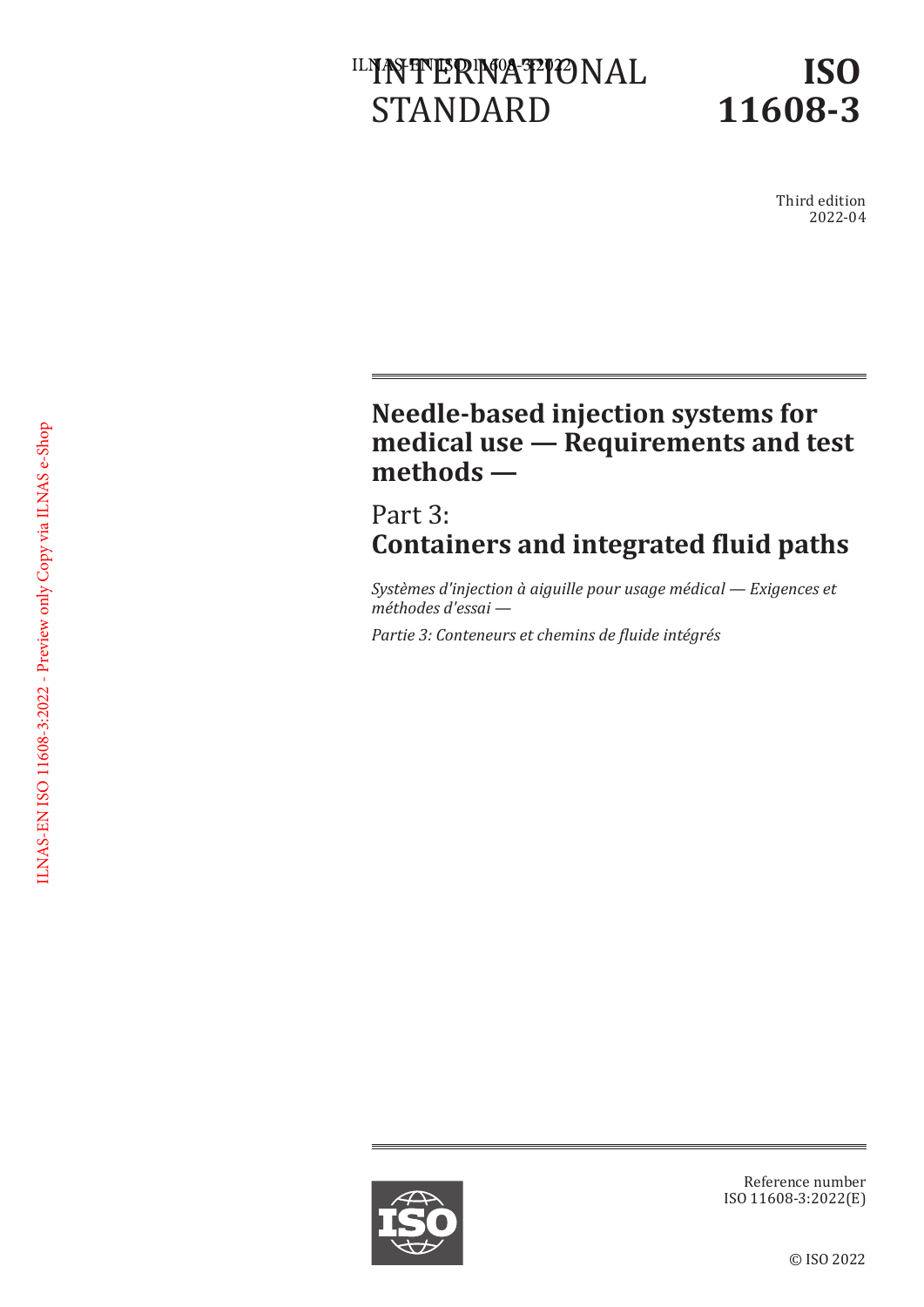

#### **COPYRIGHT PROTECTED DOCUMENT**

© ISO 2022

All rights reserved. Unless otherwise specified, or required in the context of its implementation, no part of this publication may be reproduced or utilized otherwise in any form or by any means, electronic or mechanical, including photocopying, or posting on the internet or an intranet, without prior written permission. Permission can be requested from either ISO at the address below or ISO's member body in the country of the requester.

ISO copyright office CP 401 · Ch. de Blandonnet 8 CH-1214 Vernier, Geneva Phone: +41 22 749 01 11 Email: copyright@iso.org Website: www.iso.org

Published in Switzerland